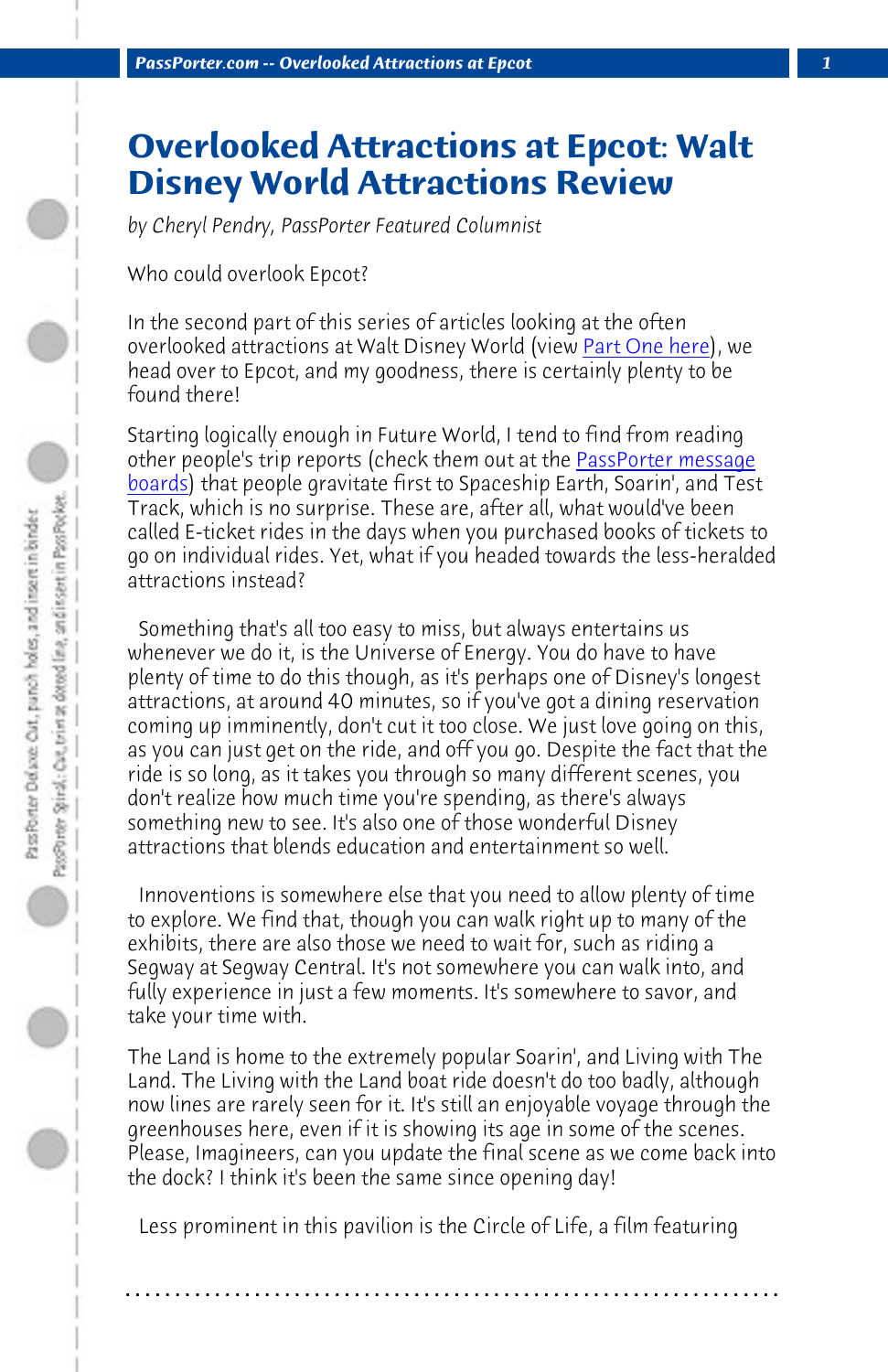Timon and Pumbaa. Sadly it's all too easy to walk past on your way to the attractions on offer downstairs, but if you do, you're missing a real treat. Just like Universe of Energy, there's a really serious message contained in this, this time about conservation, and the blend of education, and entertainment is just perfect. It's really thought-provoking, and definitely worth taking the time to see.

 I honestly wish I could say the same about the next attraction, and it's one we often skip. Journey into Imagination with Figment has gone through a real identity crisis, having made several changes over the years. This version is the best in some time, but even so, again it's rare to see it with a line. It's fun, but somehow for me, it still isn't clicking together in the way I'd like it to.

 Moving into the World Showcase, I'm going to put Reflections of China, O Canada! and Impressions de France together, as they are all essentially the same thing. They're all films about the countries they are located in, and I can honestly say, without exception, they are absolutely beautiful. They've all undergone improvements in the last few years, and that's really helped to bring them all up to date. It's all too easy to bypass them, especially as they do all tend to be a bit hidden away in their pavilions, but if you take the time to explore and find them, you'll find it to be worthwhile. I will say that it does help if you've been lucky enough to visit the places you're seeing, but even if you haven't, it may spark an interest in seeing them. And to me, that's what World Showcase is about, sparking off that interest.

 I will say here that there's also the movie at the end of Maelstrom in the Norway pavillion, although like many other guests, we usually duck straight through it -- this just isn't as up to date and relevant as the other movies, to me. It's a shame, as Norway is a beautiful country; I just don't feel this does it the justice it deserves.

 The other World Showcase attraction on my list is the American Adventure, and again, it's all too easy to pass this one by. We often do, but on our last visit we took the time to see it, and we were really impressed by this re-telling of American history, and its use of audio-animatronic figures. If you haven't seen it in some time, be sure to put it on your list for your next visit.

 Outside of those attractions, there are plenty of other things to see and do in World Showcase. It's all too easy to miss the various performers found in each of the countries. We always try to catch at least a couple, and I think during the years, we've been lucky enough to see most of them. All of those we've seen are certainly worth your time. The countries themselves are also attractions that are also often

**. . . . . . . . . . . . . . . . . . . . . . . . . . . . . . . . . . . . . . . . . . . . . . . . . . . . . . . . . . . . . . . . . .**